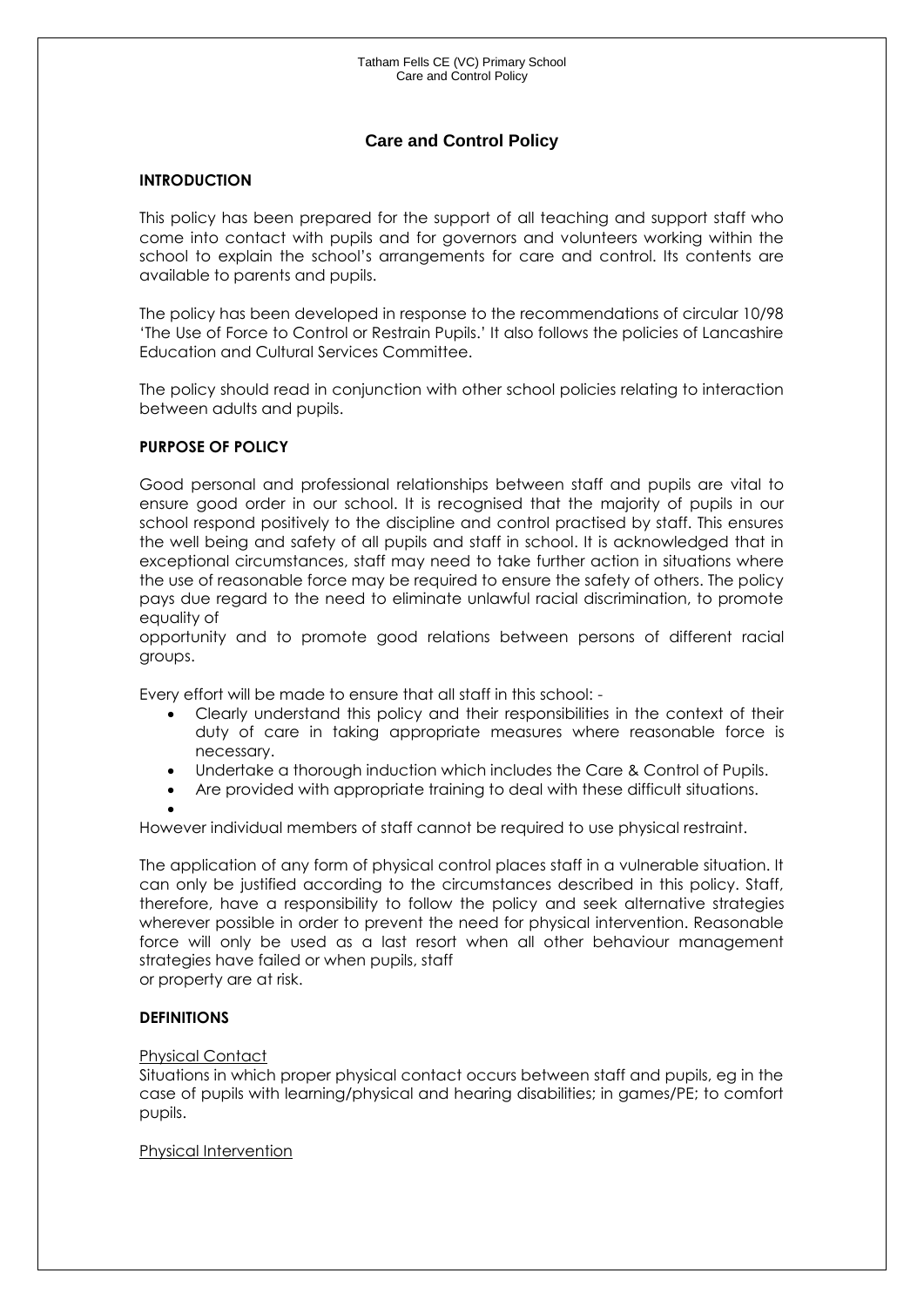This may be used to divert a pupil from a destructive or disruptive action, for example guiding or leading a pupil by the hand, arm or shoulder with little or no force. Physical intervention uses the minimum degree of force necessary for the shortest period of the time to prevent a pupil harming himself, herself, others or property.

#### Physical Control/Restraint

This will involve the use of reasonable force when there is an immediate risk to pupils, staff, or property. All such incidents must be recorded.

## **EQUAL OPPORTUNITIES**

All children have the right to be treated equally regardless of race, gender, creed or ability, in line with the school's policies on Special Educational Needs [SEN] and Able, Gifted and Talented [AGT] children. This policy pays due regard to the Disability Discrimination Act.

### **AUTHORISED STAFF**

In this school all teachers with appropriate training are authorised to use reasonable force. Within the school, this authorisation will be extended to the following: - Teaching Assistants and Special Support staff. Authorisation is not given to volunteers or parents.

The Headteacher is responsible for making clear to whom such authorisation has been given, in what circumstances and settings they may use force and for what duration of time this authorisation will last. The Headteacher will ensure that those authorised are aware of and understand, what the authorisation entails. Those whom the Headteacher has not authorised will be told what steps to take in the case of an incident where control or restraint is needed, for example to contact an authorised member of staff.

Supply Staff will not be authorised to use reasonable force unless they are familiar with the school's policy and have undertaken training.

#### **STAFF FROM THE AUTHORITY WORKING WITHIN THE SCHOOL**

Support Services will have their own policies of care and control of pupils but service staff will, whilst on school premises, be expected to be aware of and operate within the policy of this school.

#### **TRAINING**

Training for all staff will be made available and will be the responsibility of the Headteacher. No member of staff will be expected to undertake the use of reasonable force without appropriate training. Prior to the provision of training, guidance will be given on action to be taken. Arrangements will be made clear as part of the induction of staff and training will be provided as part of on-going staff development.

#### **STRATEGIES FOR DEALING WITH CHALLENGING BEHAVIOUR**

Staff consistently use positive strategies to encourage acceptable behaviour and good order. Every effort will be made to resolve conflicts positively and without harm to pupils or staff, property buildings or the environment. Where unacceptable behaviour threatens good order and discipline and provokes intervention, some or all of the following approaches could be taken according to the circumstances of the incident: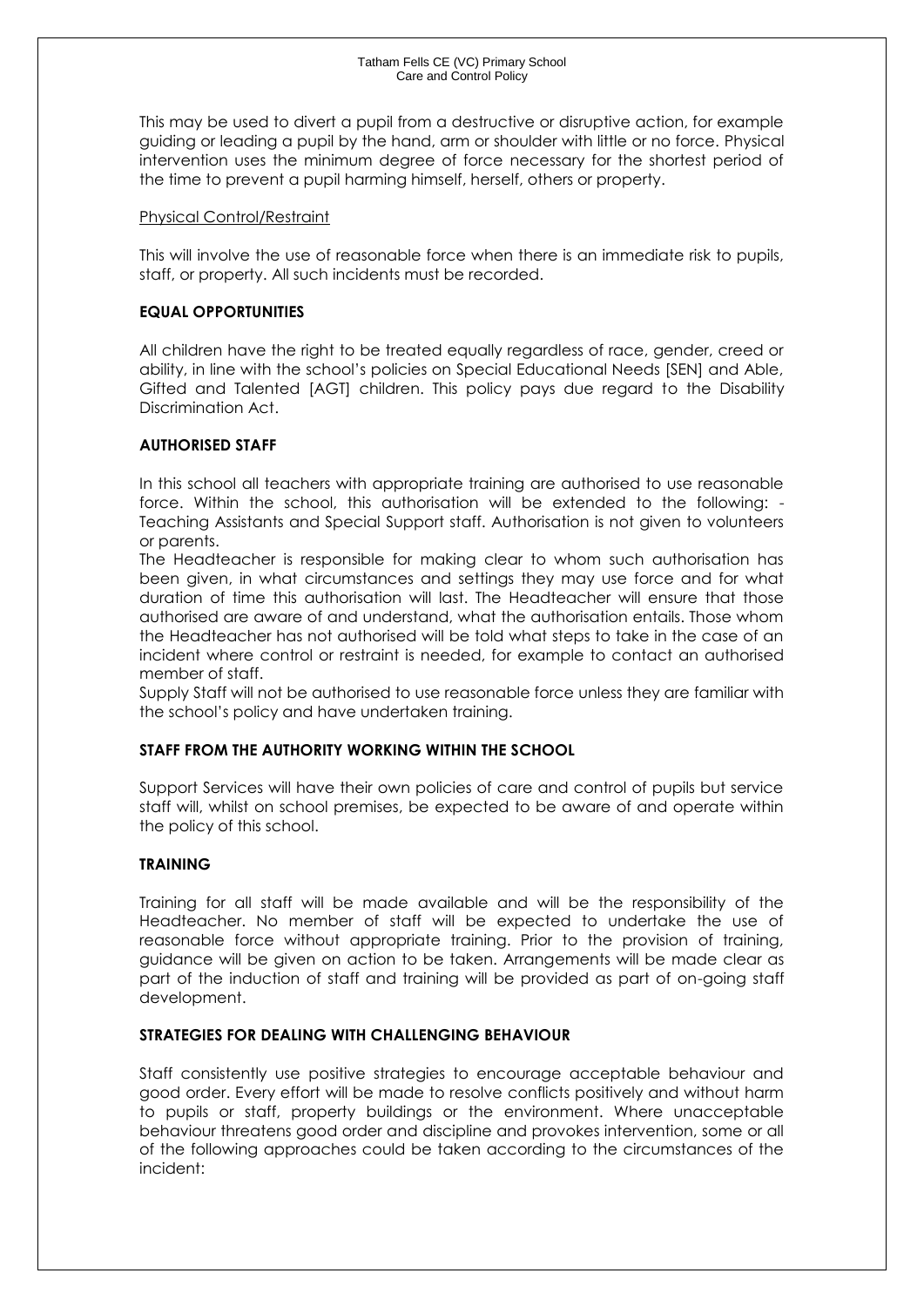- Verbal acknowledgement of unacceptable behaviour with request for the pupil to refrain; [this includes negotiation, care and concern].
- Further verbal reprimand stating; That this is the second request for compliance.
- An explanation of why observed behaviour is unacceptable.
- An explanation of what will happen if the unacceptable behaviour continues.
- Warning of intention to intervene physically and that this will cease when the pupil complies. If possible summon assistance.
- Physical intervention. Reasonable force uses the minimum degree of force to prevent a child harming him or herself, others or property.

## **ESCALATING SITUATIONS**

The Education act stipulates that reasonable force may be used to prevent a pupil doing, or continuing to do any of the following:

- Engaging in any behaviour prejudicial to maintaining good order and discipline at the school or among any of its pupils, whether the behaviour occurs in a classroom during a teaching session or elsewhere, this includes authorised out-of-school activities.
- Self -injuring or placing him or her at risk.
- Injuring others.
- Causing damage to property, including that of the pupil himself or herself.
- Committing a criminal offence, even if the pupil is below the age of criminal responsibility.

### **TYPES OF INCIDENTS**

The incidents described in circular 10/98 fall into three broad categories: -

- Where action is necessary in self -defence or because there is an imminent risk of injury.
- Where there is a developing risk of injury, or significant damage to property.
- Where a pupil is behaving in a way that is compromising good order or discipline.

Examples of situations, which fall within one of the first two categories, are:

- A pupil attacks a member of staff or another pupil.
- Pupils are fighting.
- A pupil is engaged in, or is on the verge of committing, deliberate damage or vandalism to property.
- A pupil is causing or at risk of causing, injury or damage by accident, by rough play or by misuse of dangerous materials or objects.
- A pupil is running in a corridor or on a stairway in a way in which he or she might have or cause an accident likely to injure himself or herself or others.
- A pupil absconds from a class or tries to leave school [NB this will only apply if a pupil could be at risk if not in kept in a classroom or at school].

Examples of situations, which fall into the third category, are: -

- A pupil persistently refuses to obey an order to leave a classroom.
- A pupil is behaving in a way that is seriously disrupting a lesson.

## **ACCEPTABLE MEASURES OF PHYSICAL INTERVENTION**

The use of any degree of force can only be deemed reasonable if: -

- It is warranted by the particular circumstances of the incident;
- It is delivered in accordance with the seriousness of the incident and the consequences which it is desired to prevent;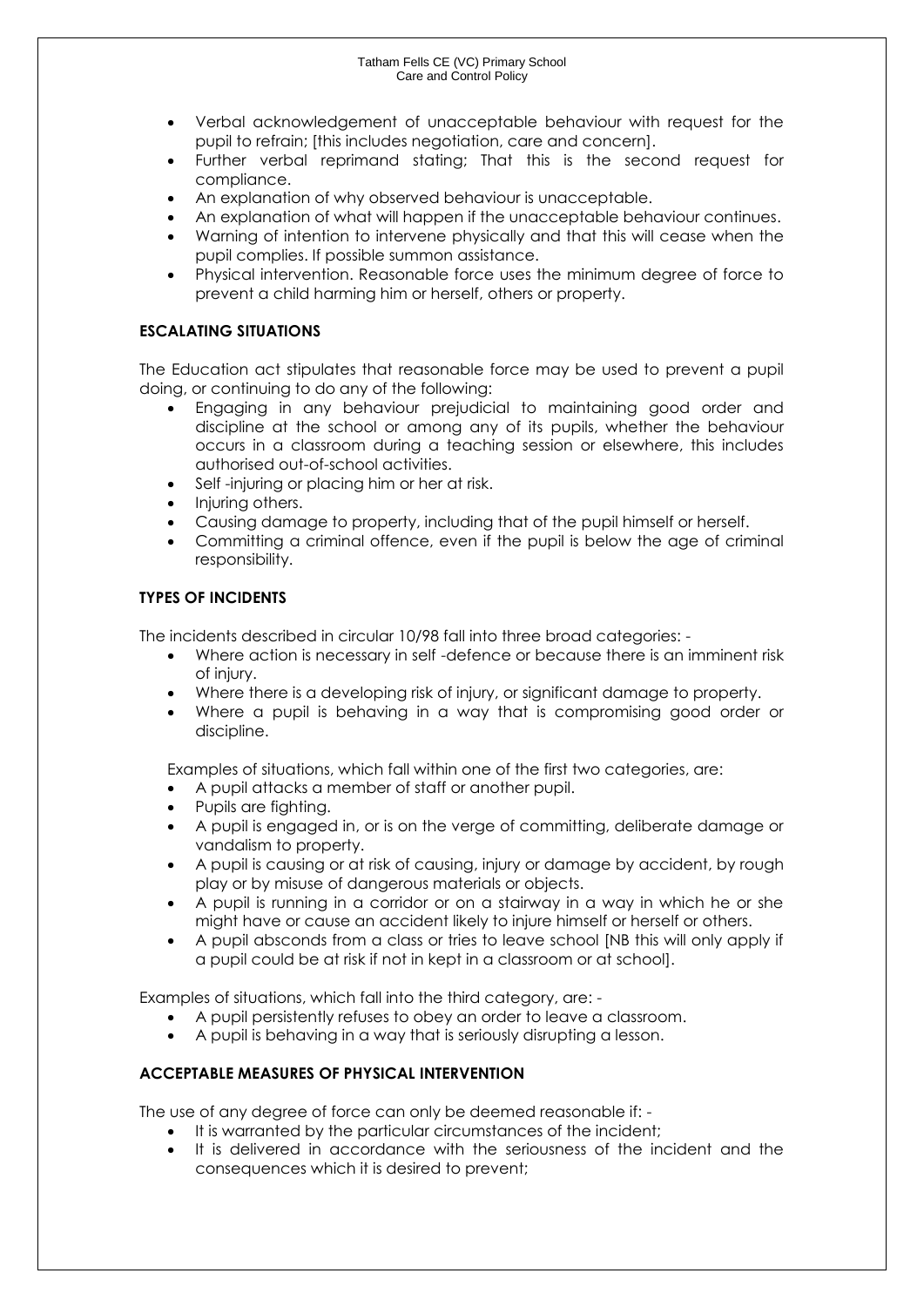- It is carried out as the minimum to achieve the desired result;
- The age, understanding and gender of the pupil are taken into account;
- It is likely to achieve the desired result.

Wherever possible assistance should be sought from another member of staff before intervening. Physical intervention uses the minimum degree of force necessary for the shortest period of the time to prevent a pupil harming himself, herself, others or property.

This form of physical intervention may involve staff:

- Physically interposing themselves between pupils.
- Blocking a pupil's path.
- Escorting a pupil.
- Shepherding a pupil away.

In extreme circumstances, trained staff may need to use more restrictive holds. Any such measures will be most effective in the context of the overall ethos of the school, the way in which staff exercise their responsibilities and the behaviour management strategies used. Wherever reasonable force is used, staff must keep talking to the pupil.

### **RECORDING**

Where physical intervention has been used to manage a pupil, a record of the incident may need to be kept. Where physical control or restraint has been used a record of the incident will be kept. This record should be made in a school incident book, which will include: -

- Name of pupil.
- Date, time and place of incident.
- A brief description of the incident and actions taken.
- The incident book report will be completed as soon as possible after the incident, normally prior to staff going off duty and be signed by all staff involved and the Headteacher.

In addition, specific details of the use of reasonable force will be recorded on form RF1 that will include:

- How the incident developed.
- Attempts made to calm the situation.
- Names of any staff or pupils who witnessed the incident.
- The outcome of the incident including any injuries sustained, by any pupil or member of staff.
- Any damage to property, which has resulted.
- Whether / how parents have been informed.
- And after investigations, a summary of actions taken.

Staff may find it helpful to seek advice from a senior colleague or representative of their professional association / union when compiling a RF1. They should also keep a copy of RF1. After the review of the incident, copies of form RF1 will be placed on the pupil's file and in the school's general file on the use of reasonable force. A Health and Safety Accident/Incident form HS1 will be completed and returned to the Authority. Where staff have been involved in an incident involving reasonable force they should have access to counselling and support. Within the school, this will be made available through the Headteacher. Staff may also contact the Directorate stress line and/or the County Council's Welfare and Counselling Section.